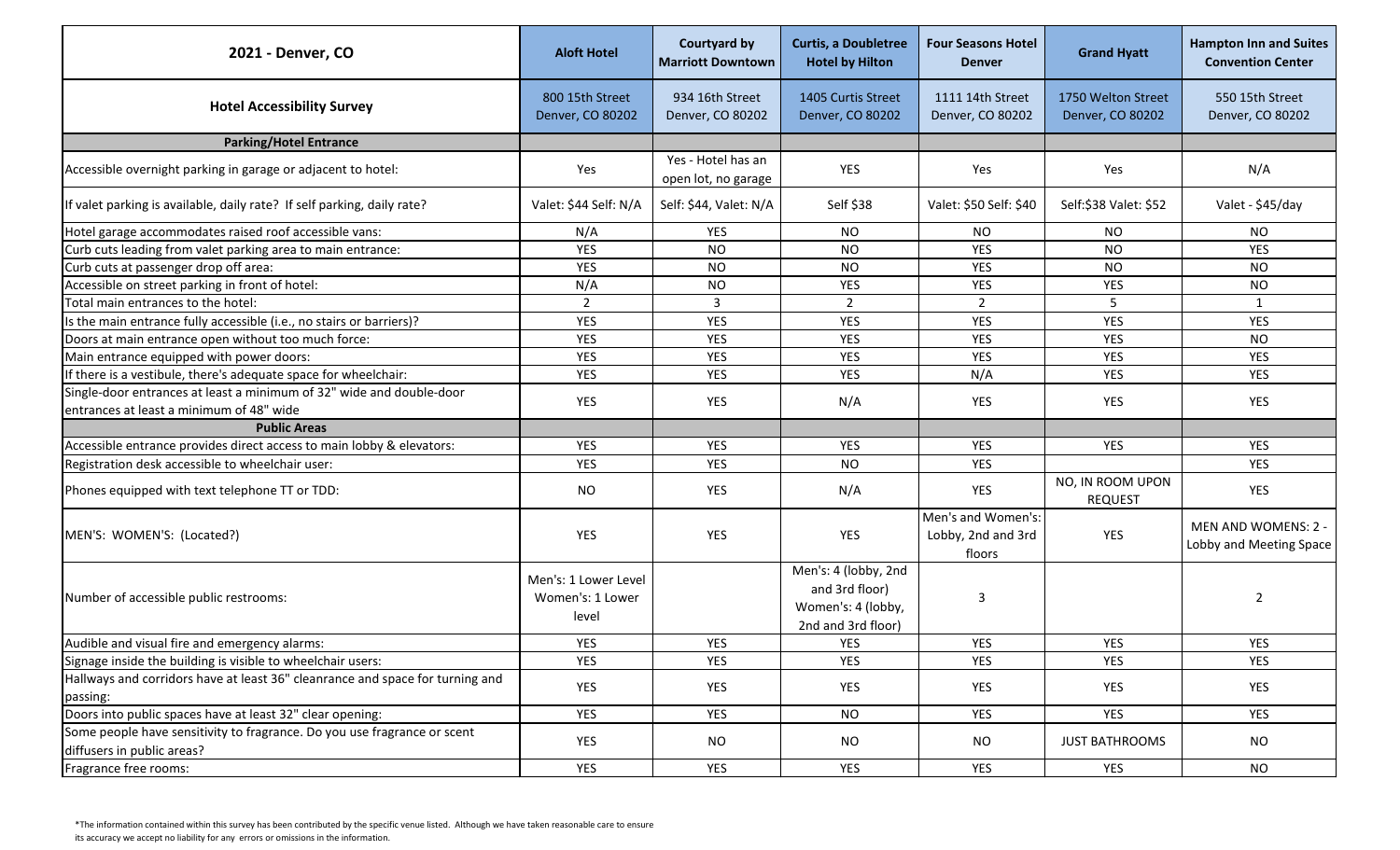| 2021 - Denver, CO                                                                   | <b>Aloft Hotel</b>                  | <b>Courtyard by</b><br><b>Marriott Downtown</b> | <b>Curtis, a Doubletree</b><br><b>Hotel by Hilton</b> | <b>Four Seasons Hotel</b><br><b>Denver</b> | <b>Grand Hyatt</b>                     | <b>Hampton Inn and Suites</b><br><b>Convention Center</b> |
|-------------------------------------------------------------------------------------|-------------------------------------|-------------------------------------------------|-------------------------------------------------------|--------------------------------------------|----------------------------------------|-----------------------------------------------------------|
| <b>Hotel Accessibility Survey</b>                                                   | 800 15th Street<br>Denver, CO 80202 | 934 16th Street<br>Denver, CO 80202             | 1405 Curtis Street<br>Denver, CO 80202                | 1111 14th Street<br>Denver, CO 80202       | 1750 Welton Street<br>Denver, CO 80202 | 550 15th Street<br>Denver, CO 80202                       |
| <b>Meeting Rooms</b>                                                                |                                     |                                                 |                                                       |                                            |                                        |                                                           |
| Doors have at least 32" clear opening:                                              | <b>YES</b>                          | <b>YES</b>                                      | <b>YES</b>                                            | N/A                                        | <b>YES</b>                             | N/A                                                       |
| At least 18" clear wall space on pull side of the door, near handle:                | <b>YES</b>                          | <b>YES</b>                                      | <b>YES</b>                                            | N/A                                        | YES                                    | N/A                                                       |
| Door handles 48" high or less and operable with a closed fist:                      | YES                                 | <b>YES</b>                                      | YES                                                   | N/A                                        | <b>YES</b>                             | N/A                                                       |
| Is portable assistive listening system available, cost for usage?                   | N/A                                 | <b>NO</b>                                       | YES                                                   | N/A                                        | <b>NO</b>                              | N/A                                                       |
| Total floors with meeting rooms:                                                    |                                     | $\overline{2}$                                  | $\overline{2}$                                        | N/A                                        | 5                                      | N/A                                                       |
| Meeting rooms or public areas not wheelchair accessible:                            | $\Omega$                            | N/A                                             | N/A                                                   | N/A                                        |                                        | N/A                                                       |
| Temporary ramps available for use with raised podiums or head tables:               | <b>NO</b>                           | <b>NO</b>                                       | <b>NO</b>                                             | N/A                                        | <b>YES</b>                             | N/A                                                       |
| Lighting in all meeting rooms non-glare, non-reflecting, and non-blinking:          | <b>YES</b>                          | <b>YES</b>                                      | <b>YES</b>                                            | N/A                                        | <b>NO</b>                              | N/A                                                       |
| <b>Restaurants</b>                                                                  |                                     |                                                 |                                                       |                                            |                                        |                                                           |
| Number of food outlets/Restaurants are on property:                                 | 2 (1 Bar and 1 Market<br>Pantry)    | $\mathbf 0$                                     | 1                                                     | 3                                          | $\mathbf{1}$                           | One                                                       |
| Food outlets/restaurants accessible to people in wheelchairs:                       | <b>YES</b>                          | N/A                                             | <b>YES</b>                                            | <b>YES</b>                                 | <b>YES</b>                             | <b>YES</b>                                                |
| Are self-service counters no higher than 34"?                                       | <b>YES</b>                          | N/A                                             | N/A                                                   | N/A                                        | YES                                    | <b>YES</b>                                                |
| Restaurant staff trained to serve guests with disabilities and dietary constraints: | YES                                 | N/A                                             | YES                                                   | <b>YES</b>                                 | <b>YES</b>                             | <b>YES</b>                                                |
| <b>Hotel Usability</b>                                                              |                                     |                                                 |                                                       |                                            |                                        |                                                           |
| Recreation areas/exercise facilities on accessible route of travel:                 | YES                                 | YES                                             | YES                                                   | <b>YES</b>                                 | <b>NO</b>                              | <b>YES</b>                                                |
| Accessible hotel business center:                                                   | <b>YES</b>                          | <b>YES</b>                                      | <b>YES</b>                                            | <b>YES</b>                                 | <b>YES</b>                             | N/A                                                       |
| Accessible pool area:                                                               | N/A                                 | N/A                                             | N/A                                                   | <b>YES</b>                                 | <b>YES</b>                             | <b>YES</b>                                                |
| Pool equipped with a lift:                                                          | N/A                                 | N/A                                             | N/A                                                   | <b>YES</b>                                 | <b>YES</b>                             | <b>YES</b>                                                |
| Changing rooms on accessible route of travel:                                       | N/A                                 | N/A                                             | N/A                                                   | N/A                                        | <b>YES</b>                             | <b>YES</b>                                                |
| Accessible lockers in both men's and women's changing rooms:                        | N/A                                 | N/A                                             | N/A                                                   | N/A                                        | N/A                                    | <b>NO</b>                                                 |
| Changing rooms have accessible roll-in shower with hand held shower:                | N/A                                 | N/A                                             | N/A                                                   | N/A                                        | <b>NO</b>                              | <b>NO</b>                                                 |
| There is a folding seat for the roll in showers:                                    | N/A                                 | N/A                                             | <b>YES</b>                                            | N/A                                        | <b>YES</b>                             | <b>NO</b>                                                 |
| <b>Elevators</b>                                                                    |                                     |                                                 |                                                       |                                            |                                        |                                                           |
| Visible and audible door opening/closing and floor indicators:                      | <b>YES</b>                          | NO.                                             | <b>YES</b>                                            | <b>YES</b>                                 | <b>YES</b>                             | <b>YES</b>                                                |
| Raised or Braille lettering for elevator constrols and call button:                 | <b>YES</b>                          | YES                                             | <b>YES</b>                                            | <b>YES</b>                                 | YES                                    | <b>YES</b>                                                |
| Accessible controls with raised or Braille lettering; at or below 48":              | <b>YES</b>                          | <b>YES</b>                                      | <b>YES</b>                                            | <b>YES</b>                                 | <b>YES</b>                             | <b>YES</b>                                                |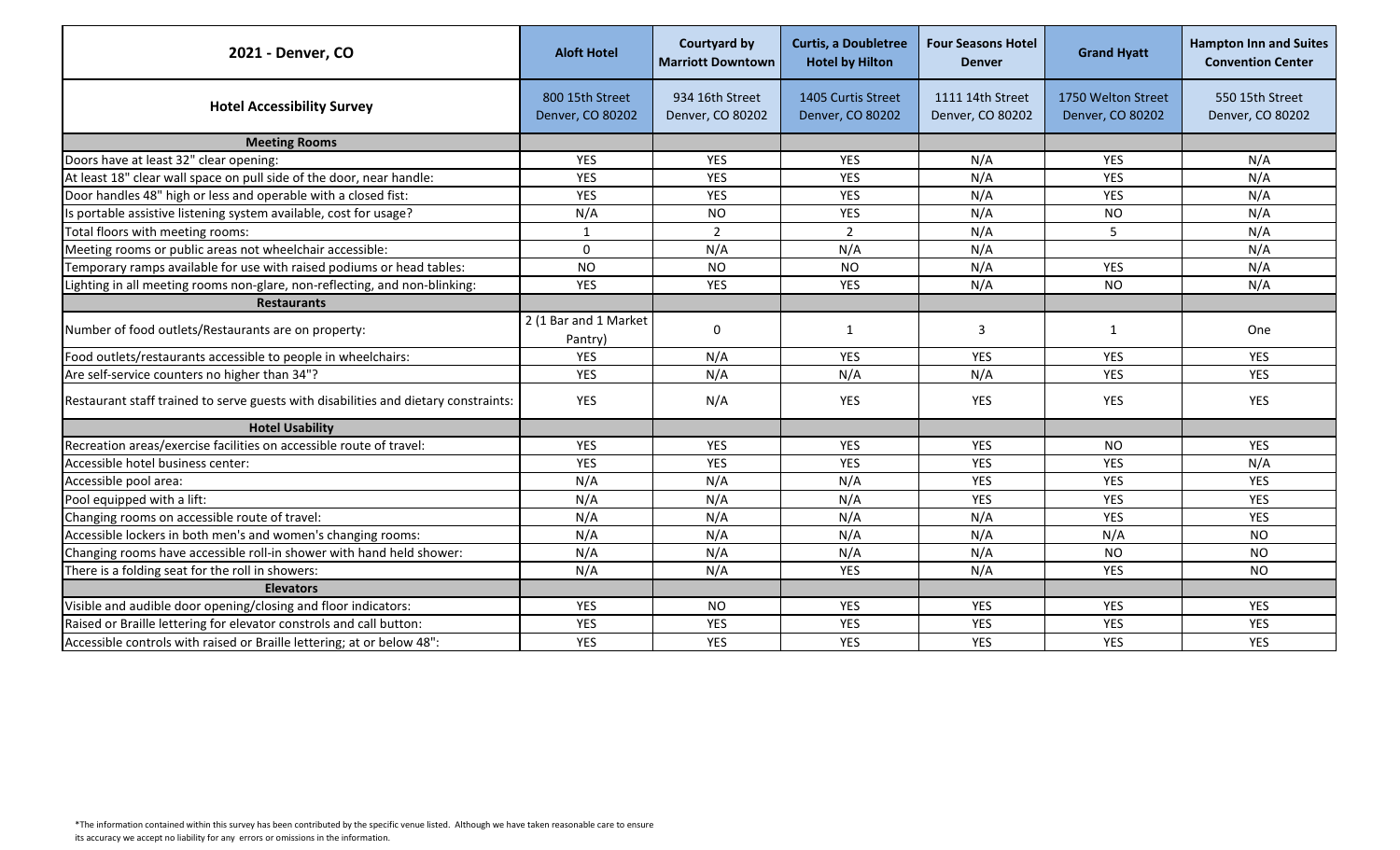| 2021 - Denver, CO                                                         | <b>Aloft Hotel</b>                  | <b>Courtyard by</b><br><b>Marriott Downtown</b> | <b>Curtis, a Doubletree</b><br><b>Hotel by Hilton</b> | <b>Four Seasons Hotel</b><br><b>Denver</b> | <b>Grand Hyatt</b>                     | <b>Hampton Inn and Suites</b><br><b>Convention Center</b> |
|---------------------------------------------------------------------------|-------------------------------------|-------------------------------------------------|-------------------------------------------------------|--------------------------------------------|----------------------------------------|-----------------------------------------------------------|
| <b>Hotel Accessibility Survey</b>                                         | 800 15th Street<br>Denver, CO 80202 | 934 16th Street<br>Denver, CO 80202             | 1405 Curtis Street<br>Denver, CO 80202                | 1111 14th Street<br>Denver, CO 80202       | 1750 Welton Street<br>Denver, CO 80202 | 550 15th Street<br>Denver, CO 80202                       |
| <b>Accessible Guest Rooms</b>                                             |                                     |                                                 |                                                       |                                            |                                        |                                                           |
| Total guest rooms on property:                                            | 140                                 | 177                                             | 336                                                   | 239                                        | 516                                    | 120                                                       |
| Total wheelchair accessible rooms:                                        | $\overline{7}$                      | 8                                               | 12                                                    | 10                                         | 15                                     | 15                                                        |
| Accessible rooms with roll in showers:                                    | 2 Roll In                           | $\overline{2}$                                  | 12                                                    | 10                                         | 15                                     | $\mathbf{3}$                                              |
| Adequate space for roll-away beds:                                        | <b>NO</b>                           | <b>NO</b>                                       | YES                                                   | YES - IN SOME, NOT<br>ALL                  | NOT W/ WHEELCHAIR                      | <b>YES</b>                                                |
| All bed options available for accessible rooms:                           | YES                                 | YES - Q/Q don't have<br>roll in shower          | YES                                                   | YES                                        | YES                                    | YES                                                       |
| Doors have "Lever" hardware:                                              | YES                                 | <b>YES</b>                                      | YES                                                   | <b>YES</b>                                 | <b>YES</b>                             | <b>YES</b>                                                |
| Accessible rooms have at least 32" clear opening:                         | YES                                 | <b>YES</b>                                      | <b>YES</b>                                            | <b>YES</b>                                 | YES                                    | <b>YES</b>                                                |
| Door locks & keys are easily operable by one hand:                        | YES                                 | <b>YES</b>                                      | <b>YES</b>                                            | <b>YES</b>                                 | <b>YES</b>                             | <b>YES</b>                                                |
| Security lock is easily operable and located within 48" of floor:         | YES                                 | YES                                             | <b>YES</b>                                            | <b>YES</b>                                 | <b>YES</b>                             | <b>YES</b>                                                |
| Closet rods are within range of reach:                                    | <b>NO</b>                           | <b>YES</b>                                      | <b>NO</b>                                             | <b>YES</b>                                 | <b>YES</b>                             | <b>YES</b>                                                |
| Drapery controls easily operable:                                         | YES                                 | <b>YES</b>                                      | <b>YES</b>                                            | <b>YES</b>                                 | YES                                    | <b>YES</b>                                                |
| Will hotel provide refrigerator if requested by guest?                    | YES                                 | <b>YES</b>                                      | YES                                                   | <b>YES</b>                                 | <b>YES</b>                             | <b>YES</b>                                                |
| Accessible light and temperature controls:                                | YES                                 | <b>YES</b>                                      | YES                                                   | <b>YES</b>                                 | YES                                    | <b>YES</b>                                                |
| Peepholes usable by people in wheelchairs or scooters:                    | YES                                 | <b>YES</b>                                      | <b>NO</b>                                             | YSE                                        | YES                                    | <b>YES</b>                                                |
| Irons and ironing boards located/mounted at lower heights:                | <b>YES</b>                          | <b>YES</b>                                      | <b>NO</b>                                             | <b>YES</b>                                 | <b>YES</b>                             | <b>YES</b>                                                |
| Lowest floor with accessible rooms:                                       | $\overline{2}$                      | $\overline{3}$                                  | $\overline{4}$                                        | 4                                          | $\Delta$                               | $\overline{2}$                                            |
| <b>Bathrooms in Wheelchair Accessible Guest Rooms</b>                     |                                     |                                                 |                                                       |                                            |                                        |                                                           |
| Does the bathroom door open outward?                                      | YES                                 | <b>NO</b>                                       | <b>NO</b>                                             | N/A - DOORS ARE<br><b>BARN STYLE DOORS</b> | <b>NO</b>                              | YES                                                       |
| Doors at least 32" wide with at least 18" cleanrance on the pull side:    | YES                                 | YES                                             | YES                                                   | YES                                        | YES                                    | YES                                                       |
| Doors have "lever" hardware:                                              | YES                                 | <b>YES</b>                                      | <b>YES</b>                                            | <b>YES</b>                                 | YES                                    | <b>YES</b>                                                |
| Threshold of the door is less than 1/2" high:                             | YES                                 | <b>YES</b>                                      | N/A                                                   | <b>YES</b>                                 | <b>NO</b>                              | <b>YES</b>                                                |
| Grab bars behind and on side wall Near the toilet:                        | YES                                 | YES                                             | YES                                                   | <b>YES</b>                                 | YES                                    | <b>YES</b>                                                |
| Toilet seat is 17" - 19" high:                                            | <b>YES</b>                          | <b>YES</b>                                      | <b>YES</b>                                            | <b>YES</b>                                 | <b>YES</b>                             | <b>YES</b>                                                |
| Built in transfer seat provided at the tub:                               | <b>YES</b>                          | <b>NO</b>                                       | <b>YES</b>                                            | <b>NO</b>                                  | <b>YES</b>                             | <b>YES</b>                                                |
| Portable tub seat available:                                              | <b>YES</b>                          | <b>YES</b>                                      | YES                                                   | YES                                        | <b>NO</b>                              | <b>YES</b>                                                |
| Grab bars provided on sidewall of the tub:                                | YES                                 | <b>YES</b>                                      | YES                                                   | YES                                        | <b>YES</b>                             | YES                                                       |
| Sink has 29" cleanrance below front apron; sink rim no higher than 34":   | YES                                 | <b>YES</b>                                      | YES                                                   | <b>YES</b>                                 | <b>YES</b>                             | <b>YES</b>                                                |
| Sink & shower faucets operable with a closed fist:                        | YES                                 | YES                                             | YES                                                   | <b>NO</b>                                  | YES                                    | <b>YES</b>                                                |
| Soap and other dispensers are accessible and usable with one closed fist: | YES                                 | YES                                             | NO                                                    | YES                                        | YES                                    | <b>YES</b>                                                |
| Roll-showers are at least 36" x 60" :                                     | <b>YES</b>                          | <b>YES</b>                                      | YES                                                   | <b>NO</b>                                  | YES                                    | YES                                                       |
| Roll in shower with a folding seat:                                       | YES                                 | YES                                             | YES                                                   | YES                                        | YES                                    | <b>NO</b>                                                 |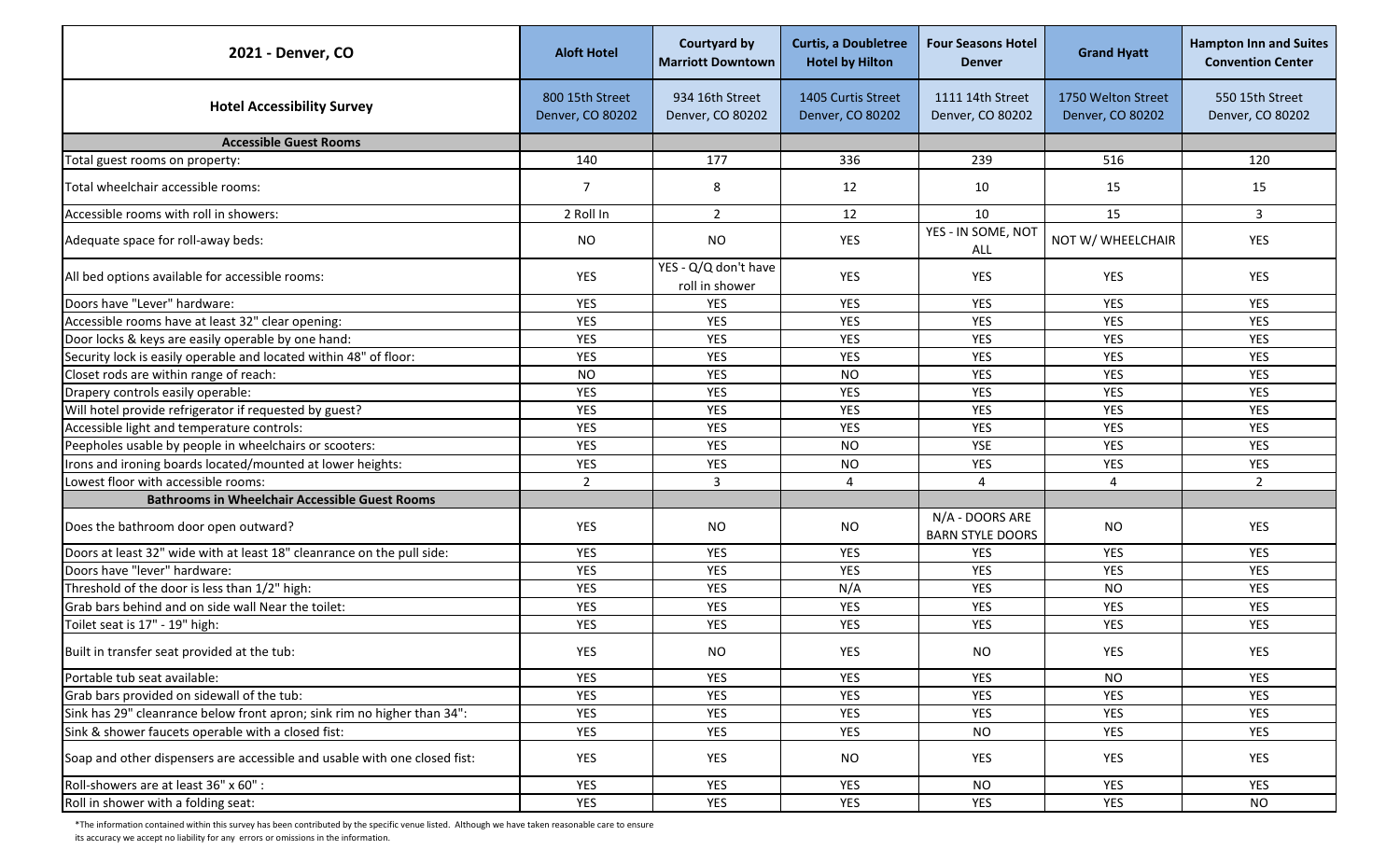| 2021 - Denver, CO                                                    | <b>Aloft Hotel</b>                  | <b>Courtyard by</b><br><b>Marriott Downtown</b> | <b>Curtis, a Doubletree</b><br><b>Hotel by Hilton</b> | <b>Four Seasons Hotel</b><br><b>Denver</b>                        | <b>Grand Hyatt</b>                     | <b>Hampton Inn and Suites</b><br><b>Convention Center</b> |
|----------------------------------------------------------------------|-------------------------------------|-------------------------------------------------|-------------------------------------------------------|-------------------------------------------------------------------|----------------------------------------|-----------------------------------------------------------|
| <b>Hotel Accessibility Survey</b>                                    | 800 15th Street<br>Denver, CO 80202 | 934 16th Street<br>Denver, CO 80202             | 1405 Curtis Street<br>Denver, CO 80202                | 1111 14th Street<br>Denver, CO 80202                              | 1750 Welton Street<br>Denver, CO 80202 | 550 15th Street<br>Denver, CO 80202                       |
| Hand held shower with adjustable height bar:                         | YES                                 | NO - can't adjust<br>height                     | YES                                                   | YES                                                               | <b>YES</b>                             | <b>YES</b>                                                |
| Are shower controls operable with a closed fist?                     | <b>YES</b>                          | <b>YES</b>                                      | <b>YES</b>                                            | <b>YES</b>                                                        | <b>YES</b>                             | <b>YES</b>                                                |
| Towels and other amenities are within the accessible range of reach: | YES                                 | <b>YES</b>                                      | <b>YES</b>                                            | <b>YES</b>                                                        | <b>YES</b>                             | <b>YES</b>                                                |
| <b>Guest Rooms For Hearing Impaired</b>                              |                                     |                                                 |                                                       |                                                                   |                                        |                                                           |
| Number of in-house kits to be installed in guestrooms; cost?:        | 11 rooms already have<br>it and \$0 | 0                                               | 25, \$0                                               | Not available<br>through hotel, but<br>can be rented if<br>needed | 6,50                                   | 10 if available at \$0.00                                 |
| Kits include notification devices for: door knocking?                | YES                                 | <b>YES</b>                                      | <b>YES</b>                                            | N/A                                                               | <b>YES</b>                             | <b>YES</b>                                                |
| Kits include notification devices for telephone ringing?             | YES                                 | <b>YES</b>                                      | <b>YES</b>                                            | N/A                                                               | <b>YES</b>                             | <b>YES</b>                                                |
| Kits include notification devices for alarm clock?                   | <b>NO</b>                           | <b>NO</b>                                       | <b>YES</b>                                            | N/A                                                               | <b>YES</b>                             | <b>YES</b>                                                |
| Text telephones TT or TDD:                                           | YES                                 | <b>NO</b>                                       | <b>YES</b>                                            | N/A                                                               | YES                                    | <b>YES</b>                                                |
| TVs have closed captioning:                                          | YES                                 | YES                                             | <b>YES</b>                                            | <b>YES</b>                                                        | <b>YES</b>                             | <b>YES</b>                                                |
| Visual emergency warning devices in all accessible rooms:            | <b>YES</b>                          | <b>YES</b>                                      | <b>YES</b>                                            | <b>YES</b>                                                        | <b>YES</b>                             | <b>YES</b>                                                |
| <b>Usability of Standard Guest Rooms</b>                             |                                     |                                                 |                                                       |                                                                   |                                        |                                                           |
| Standard rooms have a minimum 28" clear opening width:               | YES                                 | YES                                             | <b>YES</b>                                            | YES                                                               | YES                                    | Yes                                                       |
| What is clear opening width of the bathroom door?                    | 48" sliding barn door               | $\overline{\phantom{a}}$                        |                                                       | 29"                                                               | 27"                                    | 36"                                                       |
| Is the threshold of the doors less than 1/2" high?                   | YES                                 | <b>YES</b>                                      | <b>YES</b>                                            | <b>NO</b>                                                         | <b>YES</b>                             | <b>YES</b>                                                |
| Rooms have grab bars on sidewall near toilet and on tub walls:       | YES                                 | <b>NO</b>                                       | <b>NO</b>                                             | <b>NO</b>                                                         | <b>NO</b>                              | <b>NO</b>                                                 |
| Adequate space between beds/furniture for wheelchair or scooter:     | YES                                 | <b>YES</b>                                      | <b>NO</b>                                             | <b>NO</b>                                                         | <b>NO</b>                              | <b>NO</b>                                                 |
| Accessible light and temperature controls (48" from the floor)       | <b>YES</b>                          | <b>YES</b>                                      | <b>NO</b>                                             | <b>NO</b>                                                         | <b>YES</b>                             | <b>YES</b>                                                |
| Accommodations for guests with chemical sensitivity:                 | Chemcial free cleaning              | Hypoallergenic<br>chemicals                     |                                                       | NON-SCENTED<br><b>CLEANERS</b>                                    | <b>YES</b>                             | <b>Can Review Needs</b>                                   |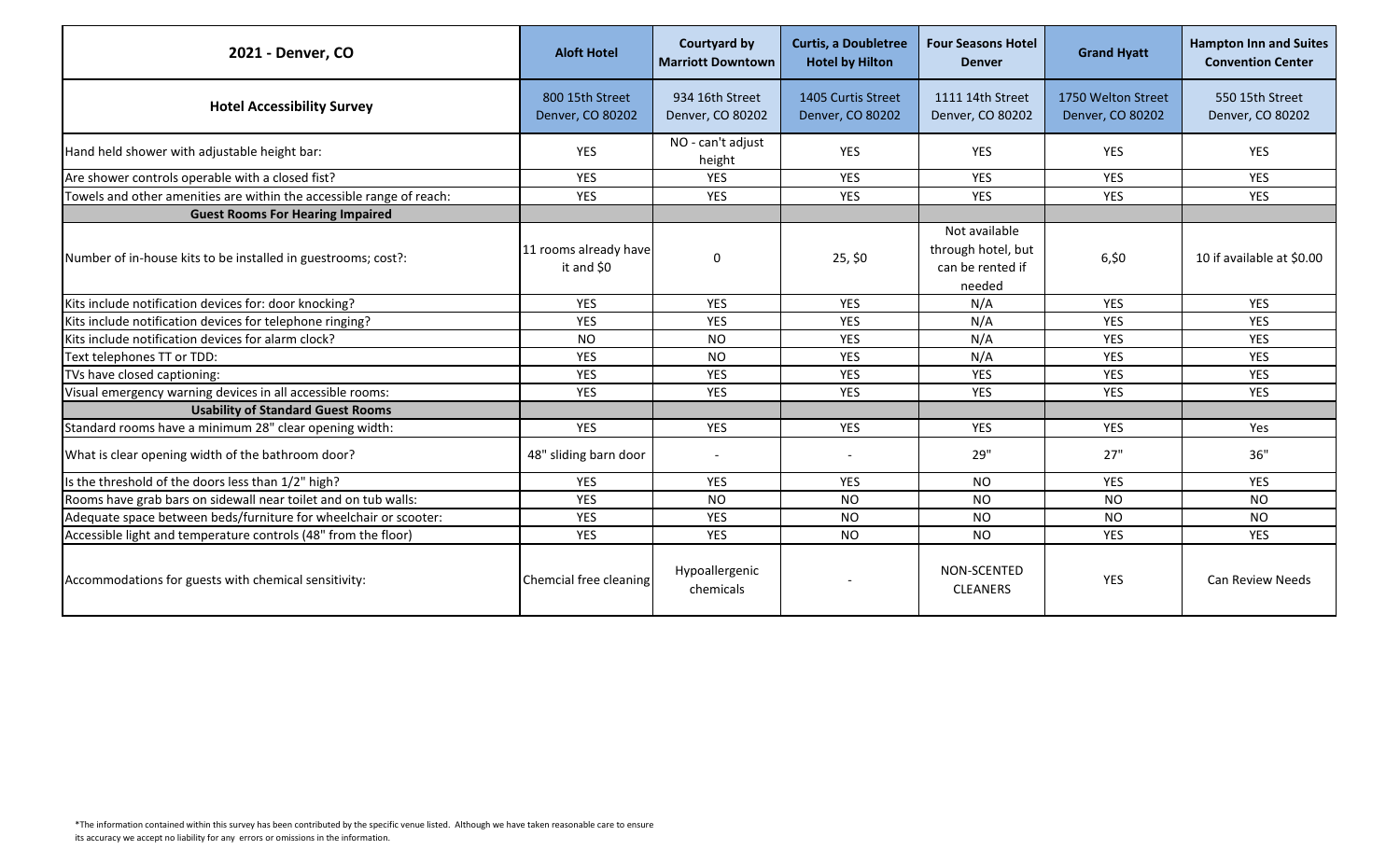| 2021 - Denver, CO                                                                         | <b>Hampton Inn and Suites</b><br><b>Denver Downtown</b> | <b>Hilton Denver City</b><br><b>Center</b> | <b>Hilton Garden Inn</b><br><b>Downtown Denver</b>             | <b>Homewood Suites</b><br>Denver/Downtown<br><b>Convention Center</b> | <b>Hyatt House</b>                  | <b>Hyatt Place</b>                  |
|-------------------------------------------------------------------------------------------|---------------------------------------------------------|--------------------------------------------|----------------------------------------------------------------|-----------------------------------------------------------------------|-------------------------------------|-------------------------------------|
| <b>Hotel Accessibility Survey</b>                                                         | 1845 Sherman Street<br>Denver, CO 80202                 | 1701 California Street<br>Denver, CO 80202 | 1400 Welton Street Denver, 550 15th Street Denver,<br>CO 80202 | CO 80202                                                              | 440 14th Street<br>Denver, CO 80202 | 440 14th Street<br>Denver, CO 80202 |
| <b>Parking/Hotel Entrance</b>                                                             |                                                         |                                            |                                                                |                                                                       |                                     |                                     |
| Accessible overnight parking in garage or adjacent to hotel:                              | YES                                                     | N/A                                        | YES                                                            | N/A                                                                   | YES                                 | YES                                 |
| If valet parking is available, daily rate? If self parking, daily rate?                   | Valet: \$30 limited                                     | Self: \$34 Valet: \$54                     | VALET: N/A SELF:\$34                                           | Valet - \$45/day                                                      | Valet - \$46.00                     | Valet - \$46.00                     |
| Hotel garage accommodates raised roof accessible vans:                                    | <b>NO</b>                                               | YES                                        | <b>NO</b>                                                      | <b>NO</b>                                                             | <b>NO</b>                           | <b>NO</b>                           |
| Curb cuts leading from valet parking area to main entrance:                               | <b>NO</b>                                               | <b>YES</b>                                 | N/A                                                            | <b>YES</b>                                                            | <b>YES</b>                          | <b>YES</b>                          |
| Curb cuts at passenger drop off area:                                                     | YES                                                     | YES                                        | <b>NO</b>                                                      | <b>NO</b>                                                             | <b>YES</b>                          | <b>YES</b>                          |
| Accessible on street parking in front of hotel:                                           | N/A                                                     | <b>YES</b>                                 | YES                                                            | <b>NO</b>                                                             | <b>NO</b>                           | NO                                  |
| Total main entrances to the hotel:                                                        | 1                                                       | 3                                          | $\mathbf{1}$                                                   | 1                                                                     | $\overline{2}$                      | $\overline{2}$                      |
| Is the main entrance fully accessible (i.e., no stairs or barriers)?                      | YES                                                     | YES                                        | YES                                                            | YES                                                                   | YES                                 | <b>YES</b>                          |
| Doors at main entrance open without too much force:                                       | <b>YES</b>                                              | <b>YES</b>                                 |                                                                | <b>NO</b>                                                             | <b>YES</b>                          | <b>YES</b>                          |
| Main entrance equipped with power doors:                                                  | YES                                                     | <b>YES</b>                                 | YES                                                            | <b>YES</b>                                                            | <b>NO</b>                           | <b>NO</b>                           |
| If there is a vestibule, there's adequate space for wheelchair:                           | YES                                                     | <b>YES</b>                                 | YES                                                            | YES                                                                   | N/A                                 | N/A                                 |
| Single-door entrances at least a minimum of 32" wide and double-door                      | YES                                                     | YES                                        | <b>YES</b>                                                     | <b>YES</b>                                                            | <b>YES</b>                          | <b>YES</b>                          |
| entrances at least a minimum of 48" wide                                                  |                                                         |                                            |                                                                |                                                                       |                                     |                                     |
| <b>Public Areas</b>                                                                       |                                                         |                                            |                                                                |                                                                       |                                     |                                     |
| Accessible entrance provides direct access to main lobby & elevators:                     | <b>YES</b>                                              | YES                                        | <b>YES</b>                                                     | <b>YES</b>                                                            | <b>YES</b>                          | <b>YES</b>                          |
| Registration desk accessible to wheelchair user:                                          | YES                                                     | <b>YES</b>                                 | YES                                                            | YES                                                                   | <b>YES</b>                          | <b>YES</b>                          |
| Phones equipped with text telephone TT or TDD:                                            | <b>NO</b>                                               | YES                                        | YES                                                            | YES                                                                   | YES                                 | <b>YES</b>                          |
| MEN'S: WOMEN'S: (Located?)                                                                | YES                                                     | YES                                        | MEN AND WOMENS: 1<br>LOBBY                                     | MEN AND WOMENS: 2 -<br>Lobby and Meeting<br>Space                     | Lobby and<br>basement               | Lobby and basement                  |
| Number of accessible public restrooms:                                                    | MEN AND WOMENS: 1<br>LOBBY                              |                                            | 1 EACH AS LISTED ABOVE                                         | $\overline{2}$                                                        | $\overline{2}$                      | 2                                   |
| Audible and visual fire and emergency alarms:                                             | YES                                                     | YES                                        | <b>YES</b>                                                     | <b>YES</b>                                                            | <b>YES</b>                          | <b>YES</b>                          |
| Signage inside the building is visible to wheelchair users:                               | YES                                                     | YES                                        | YES                                                            | YES                                                                   | YES                                 | <b>YES</b>                          |
| Hallways and corridors have at least 36" cleanrance and space for turning and<br>passing: | <b>YES</b>                                              | YES                                        | YES                                                            | YES                                                                   | <b>YES</b>                          | YES                                 |
| Doors into public spaces have at least 32" clear opening:                                 | YES                                                     | YES                                        | YES                                                            | YES                                                                   | YES                                 | YES                                 |
| Some people have sensitivity to fragrance. Do you use fragrance or scent                  |                                                         |                                            |                                                                |                                                                       |                                     |                                     |
| diffusers in public areas?                                                                | <b>NO</b>                                               | <b>NO</b>                                  | <b>NO</b>                                                      | <b>NO</b>                                                             | <b>NO</b>                           | <b>NO</b>                           |
| Fragrance free rooms:                                                                     | YES                                                     | YES                                        | YES                                                            | <b>NO</b>                                                             | YES                                 | <b>YES</b>                          |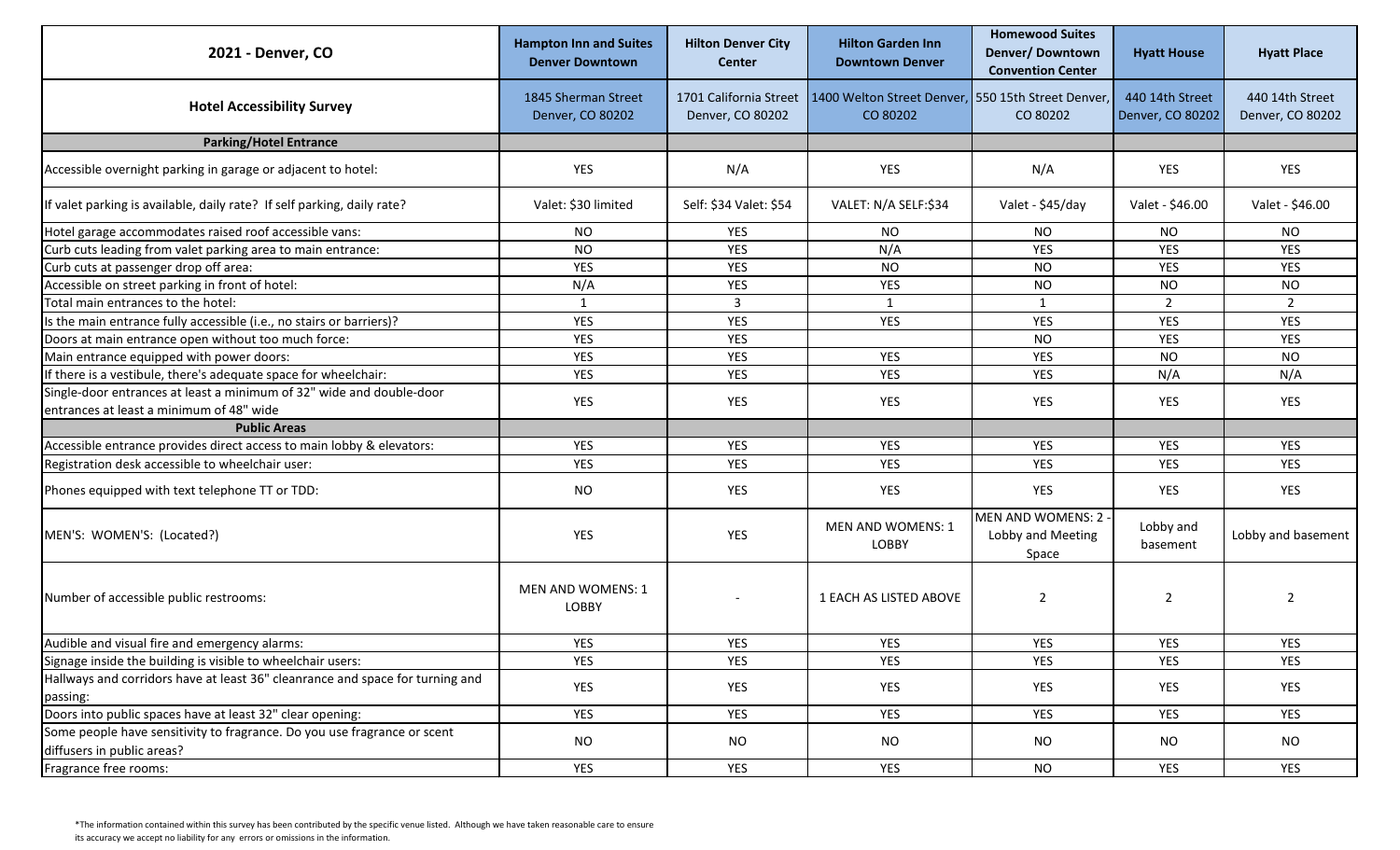| 2021 - Denver, CO                                                                   | <b>Hampton Inn and Suites</b><br><b>Denver Downtown</b> | <b>Hilton Denver City</b><br><b>Center</b> | <b>Hilton Garden Inn</b><br><b>Downtown Denver</b>             | <b>Homewood Suites</b><br>Denver/Downtown<br><b>Convention Center</b> | <b>Hyatt House</b>                  | <b>Hyatt Place</b>                  |
|-------------------------------------------------------------------------------------|---------------------------------------------------------|--------------------------------------------|----------------------------------------------------------------|-----------------------------------------------------------------------|-------------------------------------|-------------------------------------|
| <b>Hotel Accessibility Survey</b>                                                   | 1845 Sherman Street<br>Denver, CO 80202                 | 1701 California Street<br>Denver, CO 80202 | 1400 Welton Street Denver, 550 15th Street Denver,<br>CO 80202 | CO 80202                                                              | 440 14th Street<br>Denver, CO 80202 | 440 14th Street<br>Denver, CO 80202 |
| <b>Meeting Rooms</b>                                                                |                                                         |                                            |                                                                |                                                                       |                                     |                                     |
| Doors have at least 32" clear opening:                                              | YES                                                     | <b>YES</b>                                 | <b>YES</b>                                                     | N/A                                                                   | <b>YES</b>                          | YES                                 |
| At least 18" clear wall space on pull side of the door, near handle:                | YES                                                     | YES                                        | <b>YES</b>                                                     | N/A                                                                   | <b>YES</b>                          | YES                                 |
| Door handles 48" high or less and operable with a closed fist:                      | YES                                                     | YES                                        | <b>YES</b>                                                     | N/A                                                                   | <b>YES</b>                          | YES                                 |
| Is portable assistive listening system available, cost for usage?                   | <b>NO</b>                                               | <b>NO</b>                                  | <b>NO</b>                                                      | N/A                                                                   | N/A                                 | N/A                                 |
| Total floors with meeting rooms:                                                    | $\boldsymbol{\Lambda}$                                  | $\overline{2}$                             | 5TH FLOOR ONLY                                                 | N/A                                                                   | $\overline{2}$                      | $\overline{\phantom{a}}$            |
| Meeting rooms or public areas not wheelchair accessible:                            | N/A                                                     |                                            | YES                                                            | N/A                                                                   | N/A                                 | N/A                                 |
| Temporary ramps available for use with raised podiums or head tables:               | <b>NO</b>                                               | <b>NO</b>                                  | <b>YES</b>                                                     | N/A                                                                   | <b>NO</b>                           | <b>NO</b>                           |
| Lighting in all meeting rooms non-glare, non-reflecting, and non-blinking:          | YES                                                     | <b>NO</b>                                  | <b>YES</b>                                                     | N/A                                                                   | <b>YES</b>                          | <b>YES</b>                          |
| <b>Restaurants</b>                                                                  |                                                         |                                            |                                                                |                                                                       |                                     |                                     |
| Number of food outlets/Restaurants are on property:                                 | N/A                                                     | 2                                          | ONE                                                            | One                                                                   | 1 BAR                               | 1 BAR                               |
| Food outlets/restaurants accessible to people in wheelchairs:                       | N/A                                                     | YES                                        | <b>YES</b>                                                     | <b>YES</b>                                                            | <b>YES</b>                          | <b>YES</b>                          |
| Are self-service counters no higher than 34"?                                       | N/A                                                     | YES                                        | <b>YES</b>                                                     | <b>YES</b>                                                            | <b>YES</b>                          | <b>YES</b>                          |
| Restaurant staff trained to serve guests with disabilities and dietary constraints: | N/A                                                     | YES                                        | <b>YES</b>                                                     | <b>YES</b>                                                            | <b>YES</b>                          | YES                                 |
| <b>Hotel Usability</b>                                                              |                                                         |                                            |                                                                |                                                                       |                                     |                                     |
| Recreation areas/exercise facilities on accessible route of travel:                 | YES                                                     | <b>YES</b>                                 | <b>YES</b>                                                     | YES                                                                   | <b>YES</b>                          | YES                                 |
| Accessible hotel business center:                                                   | <b>YES</b>                                              | YES                                        | N/A                                                            | N/A                                                                   | <b>YES</b>                          | <b>YES</b>                          |
| Accessible pool area:                                                               | YES                                                     | YES                                        | N/A                                                            | YES                                                                   | <b>YES</b>                          | YES                                 |
| Pool equipped with a lift:                                                          | YES                                                     | <b>YES</b>                                 | N/A                                                            | <b>YES</b>                                                            | <b>YES</b>                          | YES                                 |
| Changing rooms on accessible route of travel:                                       | YES                                                     | <b>YES</b>                                 | N/A                                                            | <b>YES</b>                                                            | <b>YES</b>                          | <b>YES</b>                          |
| Accessible lockers in both men's and women's changing rooms:                        | <b>NO</b>                                               | <b>YES</b>                                 | N/A                                                            | <b>NO</b>                                                             | N/A                                 | N/A                                 |
| Changing rooms have accessible roll-in shower with hand held shower:                | <b>NO</b>                                               | <b>YES</b>                                 | N/A                                                            | <b>NO</b>                                                             | N/A                                 | N/A                                 |
| There is a folding seat for the roll in showers:                                    | YES                                                     | <b>YES</b>                                 | <b>YES</b>                                                     | <b>NO</b>                                                             | <b>YES</b>                          | <b>YES</b>                          |
| <b>Elevators</b>                                                                    |                                                         |                                            |                                                                |                                                                       |                                     |                                     |
| Visible and audible door opening/closing and floor indicators:                      | <b>NO</b>                                               | <b>NO</b>                                  | <b>YES</b>                                                     | <b>YES</b>                                                            | <b>YES</b>                          | <b>YES</b>                          |
| Raised or Braille lettering for elevator constrols and call button:                 | <b>YES</b>                                              | YES                                        | <b>YES</b>                                                     | YES                                                                   | <b>YES</b>                          | YES                                 |
| Accessible controls with raised or Braille lettering; at or below 48":              | <b>YES</b>                                              | <b>YES</b>                                 | <b>YES</b>                                                     | <b>YES</b>                                                            | <b>YES</b>                          | <b>YES</b>                          |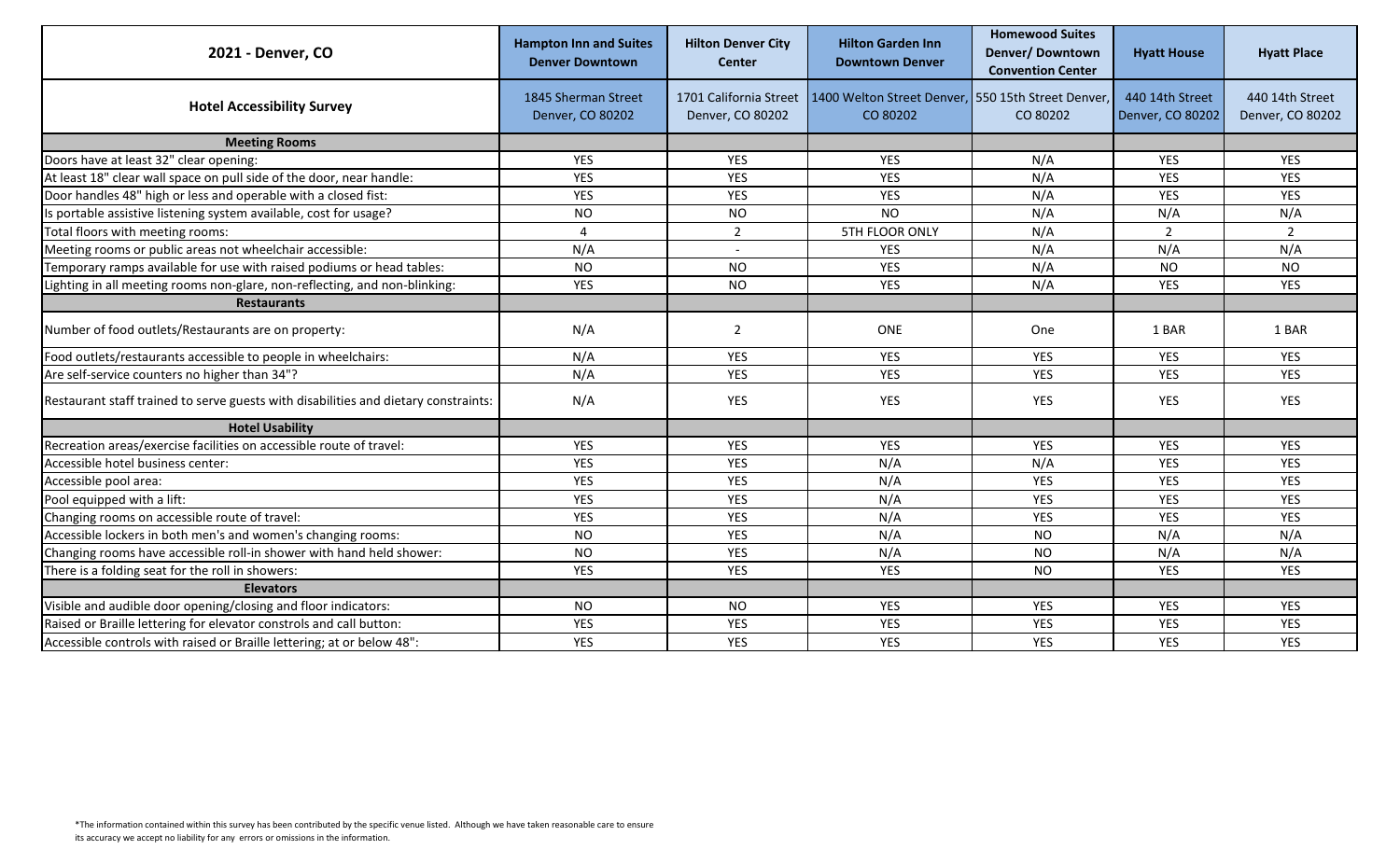| 2021 - Denver, CO                                                         | <b>Hampton Inn and Suites</b><br><b>Denver Downtown</b> | <b>Hilton Denver City</b><br><b>Center</b> | <b>Hilton Garden Inn</b><br><b>Downtown Denver</b>                                   | <b>Homewood Suites</b><br>Denver/Downtown<br><b>Convention Center</b> | <b>Hyatt House</b>                  | <b>Hyatt Place</b>                  |
|---------------------------------------------------------------------------|---------------------------------------------------------|--------------------------------------------|--------------------------------------------------------------------------------------|-----------------------------------------------------------------------|-------------------------------------|-------------------------------------|
| <b>Hotel Accessibility Survey</b>                                         | 1845 Sherman Street<br>Denver, CO 80202                 | Denver, CO 80202                           | 1701 California Street 1400 Welton Street Denver, 550 15th Street Denver<br>CO 80202 | CO 80202                                                              | 440 14th Street<br>Denver, CO 80202 | 440 14th Street<br>Denver, CO 80202 |
| <b>Accessible Guest Rooms</b>                                             |                                                         |                                            |                                                                                      |                                                                       |                                     |                                     |
| Total guest rooms on property:                                            | 151                                                     | 613                                        | 221                                                                                  | 182                                                                   | 113                                 | 248                                 |
| Total wheelchair accessible rooms:                                        | 5                                                       | 50                                         | 221                                                                                  | 17                                                                    | 6                                   | 10                                  |
| Accessible rooms with roll in showers:                                    | $\overline{2}$                                          | 25                                         | $\mathbf{3}$                                                                         | 9                                                                     | $2^{\circ}$                         | $\overline{3}$                      |
| Adequate space for roll-away beds:                                        | YES                                                     | YES                                        |                                                                                      | <b>YES</b>                                                            | <b>YES</b>                          | YES                                 |
| All bed options available for accessible rooms:                           | YES                                                     | YES                                        | YES                                                                                  | YES                                                                   | <b>YES</b>                          | YES                                 |
| Doors have "Lever" hardware:                                              | YES                                                     | YES                                        | <b>YES</b>                                                                           | YES                                                                   | YES                                 | YES                                 |
| Accessible rooms have at least 32" clear opening:                         | <b>YES</b>                                              | YES                                        | YES                                                                                  | YES                                                                   | <b>YES</b>                          | YES                                 |
| Door locks & keys are easily operable by one hand:                        | YES                                                     | <b>YES</b>                                 | <b>YES</b>                                                                           | YES                                                                   | <b>YES</b>                          | YES                                 |
| Security lock is easily operable and located within 48" of floor:         | YES                                                     | <b>YES</b>                                 | <b>YES</b>                                                                           | YES                                                                   | <b>YES</b>                          | YES                                 |
| Closet rods are within range of reach:                                    | YES                                                     | YES                                        | YES                                                                                  | YES                                                                   | <b>YES</b>                          | YES                                 |
| Drapery controls easily operable:                                         | YES                                                     | YES                                        | YES                                                                                  | YES                                                                   | YES                                 | YES                                 |
| Will hotel provide refrigerator if requested by guest?                    | YES                                                     | YES                                        | YES                                                                                  | YES                                                                   | <b>YES</b>                          | YES                                 |
| Accessible light and temperature controls:                                | YES                                                     | YES                                        | YES                                                                                  | YES                                                                   | YES                                 | YES                                 |
| Peepholes usable by people in wheelchairs or scooters:                    | <b>NO</b>                                               | YES                                        | YES                                                                                  | YES                                                                   | YES                                 | YES                                 |
| Irons and ironing boards located/mounted at lower heights:                |                                                         | <b>YES</b>                                 | YES                                                                                  | YES                                                                   | <b>YES</b>                          | YES                                 |
| Lowest floor with accessible rooms:                                       | 1ST FLOOR                                               | 3                                          | 6                                                                                    | $\overline{2}$                                                        | 6th                                 | 6th                                 |
| <b>Bathrooms in Wheelchair Accessible Guest Rooms</b>                     |                                                         |                                            |                                                                                      |                                                                       |                                     |                                     |
| Does the bathroom door open outward?                                      | YES                                                     | <b>NO</b>                                  | YES                                                                                  | YES                                                                   | <b>YES</b>                          | YES                                 |
| Doors at least 32" wide with at least 18" cleanrance on the pull side:    | <b>YES</b>                                              | YES                                        | <b>YES</b>                                                                           | YES                                                                   | YES                                 | <b>YES</b>                          |
| Doors have "lever" hardware:                                              | YES                                                     | YES                                        | YES                                                                                  | YES                                                                   | YES                                 | YES                                 |
| Threshold of the door is less than 1/2" high:                             | YES                                                     | <b>YES</b>                                 | <b>YES</b>                                                                           | YES                                                                   | <b>YES</b>                          | YES                                 |
| Grab bars behind and on side wall Near the toilet:                        | <b>YES</b>                                              | <b>YES</b>                                 | <b>YES</b>                                                                           | YES                                                                   | <b>YES</b>                          | YES                                 |
| Toilet seat is 17" - 19" high:                                            | YES                                                     | <b>YES</b>                                 | 17"                                                                                  | YES                                                                   | <b>YES</b>                          | YES                                 |
| Built in transfer seat provided at the tub:                               | YES                                                     | YES                                        | N/A                                                                                  | YES                                                                   | YES                                 | YES                                 |
| Portable tub seat available:                                              | YES                                                     | YES                                        | YES                                                                                  | YES                                                                   | <b>YES</b>                          | <b>YES</b>                          |
| Grab bars provided on sidewall of the tub:                                | YES                                                     | YES                                        | N/A                                                                                  | YES                                                                   | YES                                 | <b>YES</b>                          |
| Sink has 29" cleanrance below front apron; sink rim no higher than 34":   | YES                                                     | YES                                        | YES                                                                                  | YES                                                                   | N/A                                 | N/A                                 |
| Sink & shower faucets operable with a closed fist:                        | YES                                                     | YES                                        | YES                                                                                  | YES                                                                   | YES                                 | <b>YES</b>                          |
| Soap and other dispensers are accessible and usable with one closed fist: | YES                                                     | YES                                        | <b>NO</b>                                                                            | YES                                                                   | YES                                 | YES                                 |
| Roll-showers are at least 36" x 60" :                                     | YES                                                     | YES                                        | YES                                                                                  | YES                                                                   | YES                                 | YES                                 |
| Roll in shower with a folding seat:                                       | YES                                                     | YES                                        | <b>NO</b>                                                                            | <b>NO</b>                                                             | YES                                 | YES                                 |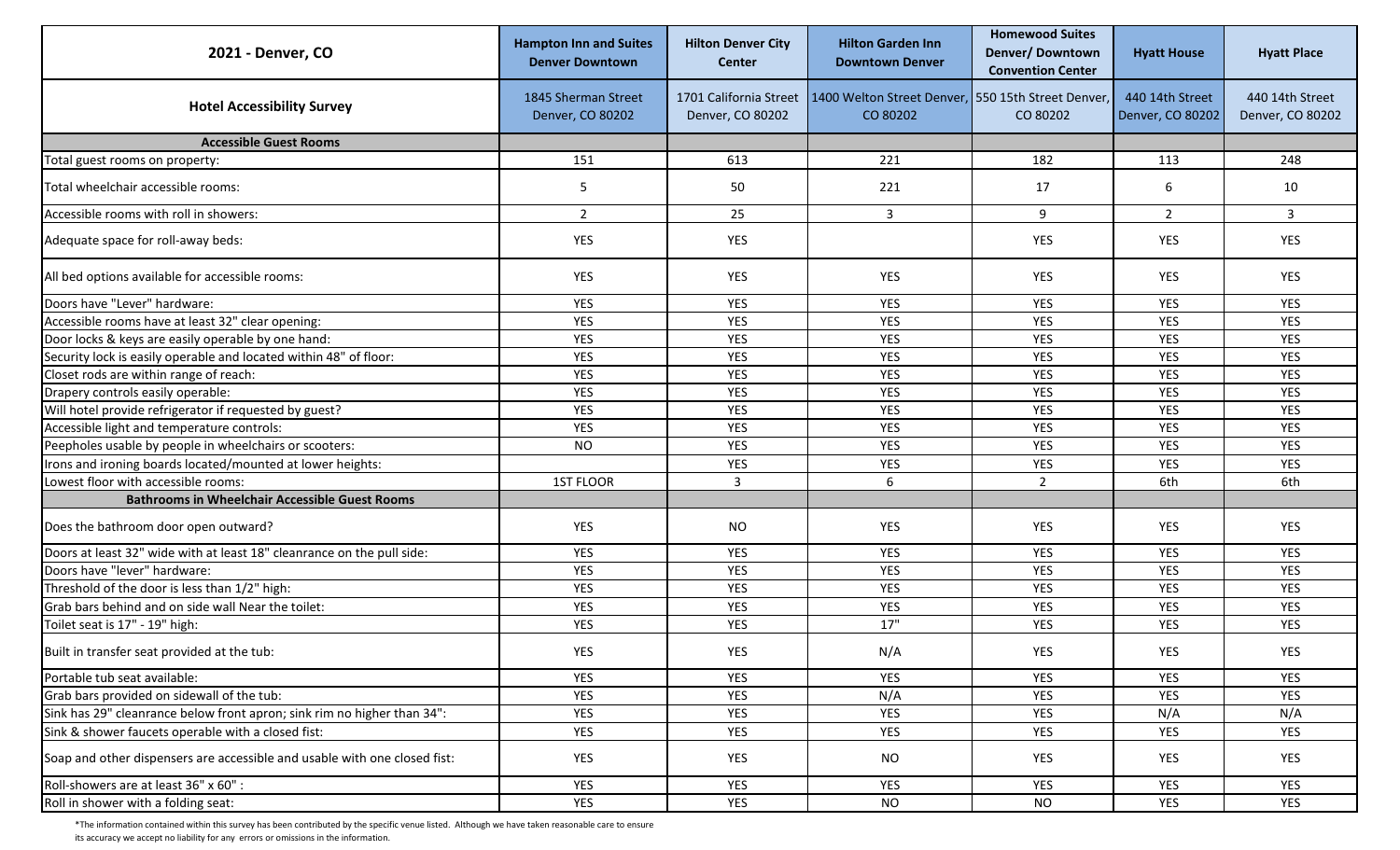| 2021 - Denver, CO                                                    | <b>Hampton Inn and Suites</b><br><b>Denver Downtown</b>                                  | <b>Hilton Denver City</b><br><b>Center</b> | <b>Hilton Garden Inn</b><br><b>Downtown Denver</b>                                      | <b>Homewood Suites</b><br>Denver/Downtown<br><b>Convention Center</b> | <b>Hyatt House</b>                  | <b>Hyatt Place</b>                  |
|----------------------------------------------------------------------|------------------------------------------------------------------------------------------|--------------------------------------------|-----------------------------------------------------------------------------------------|-----------------------------------------------------------------------|-------------------------------------|-------------------------------------|
| <b>Hotel Accessibility Survey</b>                                    | 1845 Sherman Street<br>Denver, CO 80202                                                  | Denver, CO 80202                           | 1701 California Street   1400 Welton Street Denver, 550 15th Street Denver,<br>CO 80202 | CO 80202                                                              | 440 14th Street<br>Denver, CO 80202 | 440 14th Street<br>Denver, CO 80202 |
| Hand held shower with adjustable height bar:                         | YES                                                                                      | YES                                        | <b>YES</b>                                                                              | <b>YES</b>                                                            | <b>YES</b>                          | YES                                 |
| Are shower controls operable with a closed fist?                     | <b>YES</b>                                                                               | YES                                        | <b>YES</b>                                                                              | <b>YES</b>                                                            | <b>YES</b>                          | <b>YES</b>                          |
| Towels and other amenities are within the accessible range of reach: | <b>YES</b>                                                                               | YES                                        | <b>YES</b>                                                                              | <b>YES</b>                                                            | <b>YES</b>                          | YES                                 |
| <b>Guest Rooms For Hearing Impaired</b>                              |                                                                                          |                                            |                                                                                         |                                                                       |                                     |                                     |
| Number of in-house kits to be installed in guestrooms; cost?:        | 10 NO COST                                                                               | 25, \$0                                    | N/A                                                                                     | 10 if available at \$0.00                                             | N/A                                 | N/A                                 |
| Kits include notification devices for: door knocking?                | <b>YES</b>                                                                               | <b>YES</b>                                 | NO.                                                                                     | <b>YES</b>                                                            | <b>YES</b>                          | <b>YES</b>                          |
| Kits include notification devices for telephone ringing?             | <b>YES</b>                                                                               | YES                                        | <b>NO</b>                                                                               | <b>YES</b>                                                            | <b>YES</b>                          | <b>YES</b>                          |
| Kits include notification devices for alarm clock?                   | YES                                                                                      | YES                                        | <b>NO</b>                                                                               | YES                                                                   | <b>YES</b>                          | YES                                 |
| Text telephones TT or TDD:                                           | N/A                                                                                      | YES                                        | <b>YES</b>                                                                              | YES                                                                   | <b>YES</b>                          | YES                                 |
| TVs have closed captioning:                                          | YES                                                                                      | YES                                        | <b>YES</b>                                                                              | <b>YES</b>                                                            | <b>YES</b>                          | YES                                 |
| Visual emergency warning devices in all accessible rooms:            | <b>YES</b>                                                                               | <b>YES</b>                                 | <b>YES</b>                                                                              | <b>YES</b>                                                            | <b>YES</b>                          | <b>YES</b>                          |
| <b>Usability of Standard Guest Rooms</b>                             |                                                                                          |                                            |                                                                                         |                                                                       |                                     |                                     |
| Standard rooms have a minimum 28" clear opening width:               | <b>YES</b>                                                                               | <b>YES</b>                                 | <b>YES</b>                                                                              | Yes                                                                   | <b>YES</b>                          | <b>YES</b>                          |
| What is clear opening width of the bathroom door?                    | 34.5"                                                                                    |                                            | 36                                                                                      | 36"                                                                   | N/A                                 | N/A                                 |
| Is the threshold of the doors less than 1/2" high?                   | <b>YES</b>                                                                               | <b>YES</b>                                 | <b>YES</b>                                                                              | <b>YES</b>                                                            | <b>YES</b>                          | YES                                 |
| Rooms have grab bars on sidewall near toilet and on tub walls:       | <b>NO</b>                                                                                | <b>NO</b>                                  | N/A                                                                                     | <b>NO</b>                                                             | NO.                                 | <b>NO</b>                           |
| Adequate space between beds/furniture for wheelchair or scooter:     | <b>NO</b>                                                                                | <b>NO</b>                                  | N/A                                                                                     | <b>NO</b>                                                             | <b>YES</b>                          | YES                                 |
| Accessible light and temperature controls (48" from the floor)       | <b>YES</b>                                                                               | <b>YES</b>                                 | <b>YES</b>                                                                              | <b>NO</b>                                                             | <b>YES</b>                          | <b>YES</b>                          |
| Accommodations for guests with chemical sensitivity:                 | We cannot use those<br>products in the room if<br>made aware of the issue in<br>advance. | <b>NO</b>                                  | <b>YES</b>                                                                              | <b>Can Review Needs</b>                                               | N/A                                 | N/A                                 |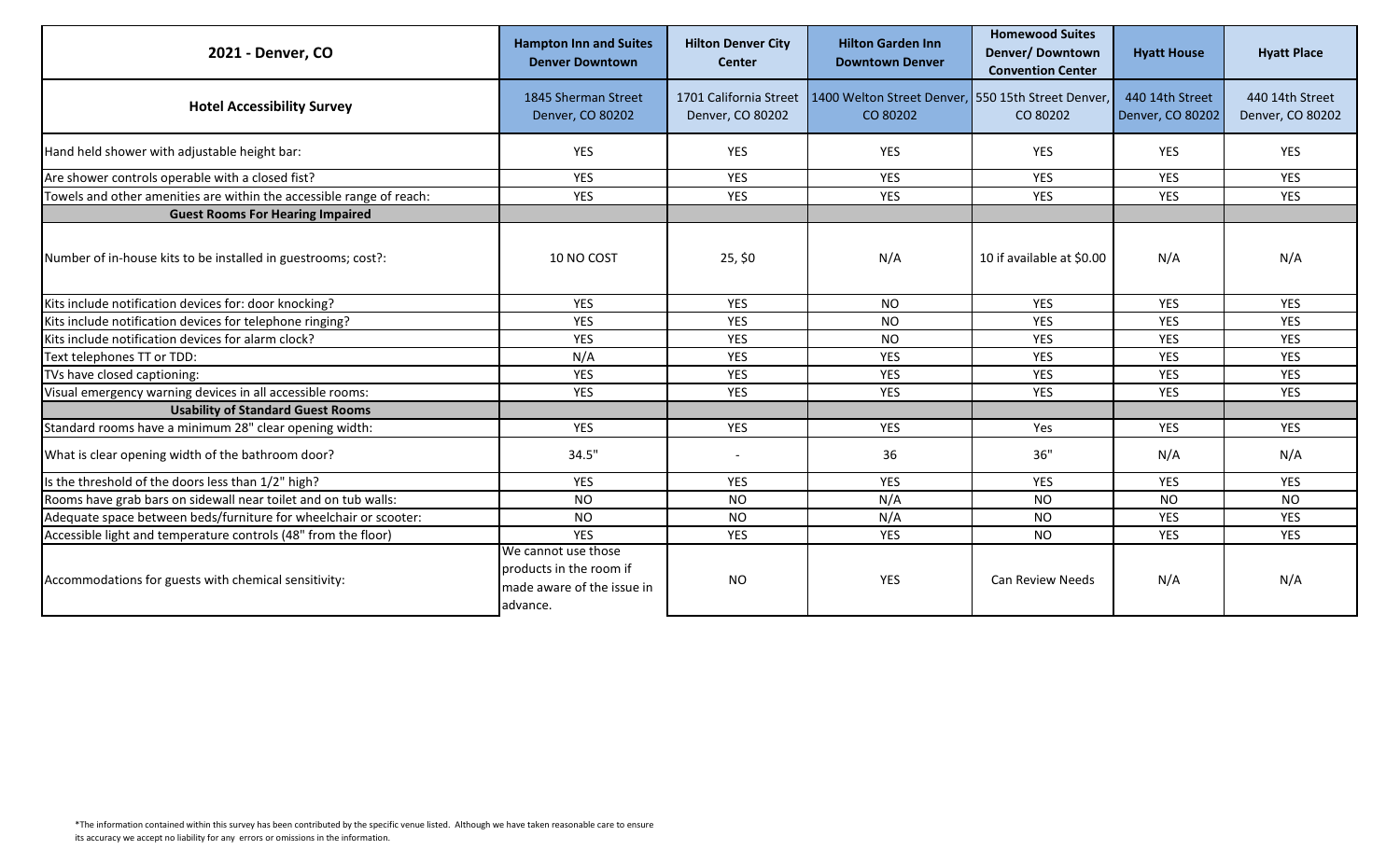| 2021 - Denver, CO                                                                                                | <b>Hyatt Regency Denver</b><br>at CCC | <b>Magnolia Hotel Denver</b>                              | <b>Residence Inn by Marriott</b><br><b>Denver City Center</b> | <b>Sheraton Denver Hotel</b><br><b>Downtown</b>                                   | <b>The Westin Denver</b><br><b>Downtwn</b>      |
|------------------------------------------------------------------------------------------------------------------|---------------------------------------|-----------------------------------------------------------|---------------------------------------------------------------|-----------------------------------------------------------------------------------|-------------------------------------------------|
| <b>Hotel Accessibility Survey</b>                                                                                | 650 15th Street<br>Denver, CO 80202   | 818 17th Street<br>Denver, CO 80202                       | 1725 Champa Street<br>Denver, CO 80202                        | 550 Court Place<br>Denver, CO 80202                                               | 1672 Lawrence Street<br>Denver, CO 80202        |
| <b>Parking/Hotel Entrance</b>                                                                                    |                                       |                                                           |                                                               |                                                                                   |                                                 |
| Accessible overnight parking in garage or adjacent to hotel:                                                     | Yes                                   | <b>YES</b>                                                | YES                                                           | <b>YES</b>                                                                        | YES                                             |
| If valet parking is available, daily rate? If self parking, daily rate?                                          | Valet - \$54 Self - \$42              | Self \$38 (subject to<br>change)                          | Valet: N/A Self: \$35                                         | Self: \$40.00                                                                     | VALET: \$45 SELF:\$36                           |
| Hotel garage accommodates raised roof accessible vans:                                                           | <b>No</b>                             | <b>NO</b>                                                 | <b>NO</b>                                                     | <b>NO</b>                                                                         | <b>NO</b>                                       |
| Curb cuts leading from valet parking area to main entrance:                                                      | Yes                                   | <b>YES</b>                                                | <b>YES</b>                                                    | <b>YES</b>                                                                        | <b>YES</b>                                      |
| Curb cuts at passenger drop off area:                                                                            | Yes                                   | <b>NO</b>                                                 | <b>NO</b>                                                     | <b>YES</b>                                                                        | <b>YES</b>                                      |
| Accessible on street parking in front of hotel:                                                                  | No                                    | <b>NO</b>                                                 | <b>YES</b>                                                    | <b>YES</b>                                                                        |                                                 |
| Total main entrances to the hotel:                                                                               | $\overline{7}$                        | 1 Main & 1 Employee                                       | $\mathbf{1}$                                                  | <b>YES</b>                                                                        | 3                                               |
| Is the main entrance fully accessible (i.e., no stairs or barriers)?                                             | Yes                                   | YES                                                       | <b>YES</b>                                                    | <b>YES</b>                                                                        | <b>YES</b>                                      |
| Doors at main entrance open without too much force:                                                              | Yes                                   | <b>YES</b>                                                | YES                                                           | <b>YES</b>                                                                        | <b>YES</b>                                      |
| Main entrance equipped with power doors:                                                                         | Yes                                   | <b>YES</b>                                                | <b>YES</b>                                                    | <b>YES</b>                                                                        | <b>YES</b>                                      |
| If there is a vestibule, there's adequate space for wheelchair:                                                  | Yes                                   | <b>YES</b>                                                | <b>YES</b>                                                    | YES                                                                               | $\overline{\phantom{a}}$                        |
| Single-door entrances at least a minimum of 32" wide and double-door<br>entrances at least a minimum of 48" wide | Yes                                   | <b>YES</b>                                                | YES                                                           | <b>YES</b>                                                                        | <b>YES</b>                                      |
| <b>Public Areas</b>                                                                                              |                                       |                                                           |                                                               |                                                                                   |                                                 |
| Accessible entrance provides direct access to main lobby & elevators:                                            | Yes                                   | YES                                                       | YES                                                           | <b>YES</b>                                                                        | YES                                             |
| Registration desk accessible to wheelchair user:                                                                 | Yes                                   | <b>YES</b>                                                | <b>YES</b>                                                    | <b>YES</b>                                                                        | <b>YES</b>                                      |
| Phones equipped with text telephone TT or TDD:                                                                   | No                                    | <b>NO</b>                                                 | YES                                                           |                                                                                   | <b>NO</b>                                       |
| MEN'S: WOMEN'S: (Located?)                                                                                       | 1st, 3rd, 4th, and 5th<br>floors      | <b>NO</b>                                                 | <b>YES</b>                                                    | YES                                                                               | <b>NO</b>                                       |
| Number of accessible public restrooms:                                                                           | MEN's: 4<br>WOMEN's: 4                | MEN'S: 2 WOMEN'S: 2<br>(Lower Lounge and<br>Fitness Area) | <b>YES</b>                                                    | 10 Lobby, Concourse, Tower<br>Street, Tower 2nd, Mezz, Pool,<br>Majestic, Terrace | <b>MENS AND WOMENS:2</b><br>LOBBY AND MEZZANINE |
| Audible and visual fire and emergency alarms:                                                                    | Yes                                   | <b>YES</b>                                                | YES                                                           | YES                                                                               | <b>YES</b>                                      |
| Signage inside the building is visible to wheelchair users:                                                      | Yes                                   | <b>YES</b>                                                | YES                                                           | YES                                                                               | YES                                             |
| Hallways and corridors have at least 36" cleanrance and space for turning and<br>passing:                        | Yes                                   | YES                                                       | <b>YES</b>                                                    | YES                                                                               | YES                                             |
| Doors into public spaces have at least 32" clear opening:                                                        | Yes                                   | YES                                                       | YES                                                           | YES                                                                               | YES                                             |
| Some people have sensitivity to fragrance. Do you use fragrance or scent<br>diffusers in public areas?           | No                                    | YES                                                       | <b>NO</b>                                                     | YES                                                                               | YES                                             |
| Fragrance free rooms:                                                                                            | Yes                                   | YES                                                       | YES                                                           | YES                                                                               | YES                                             |
|                                                                                                                  |                                       |                                                           |                                                               |                                                                                   |                                                 |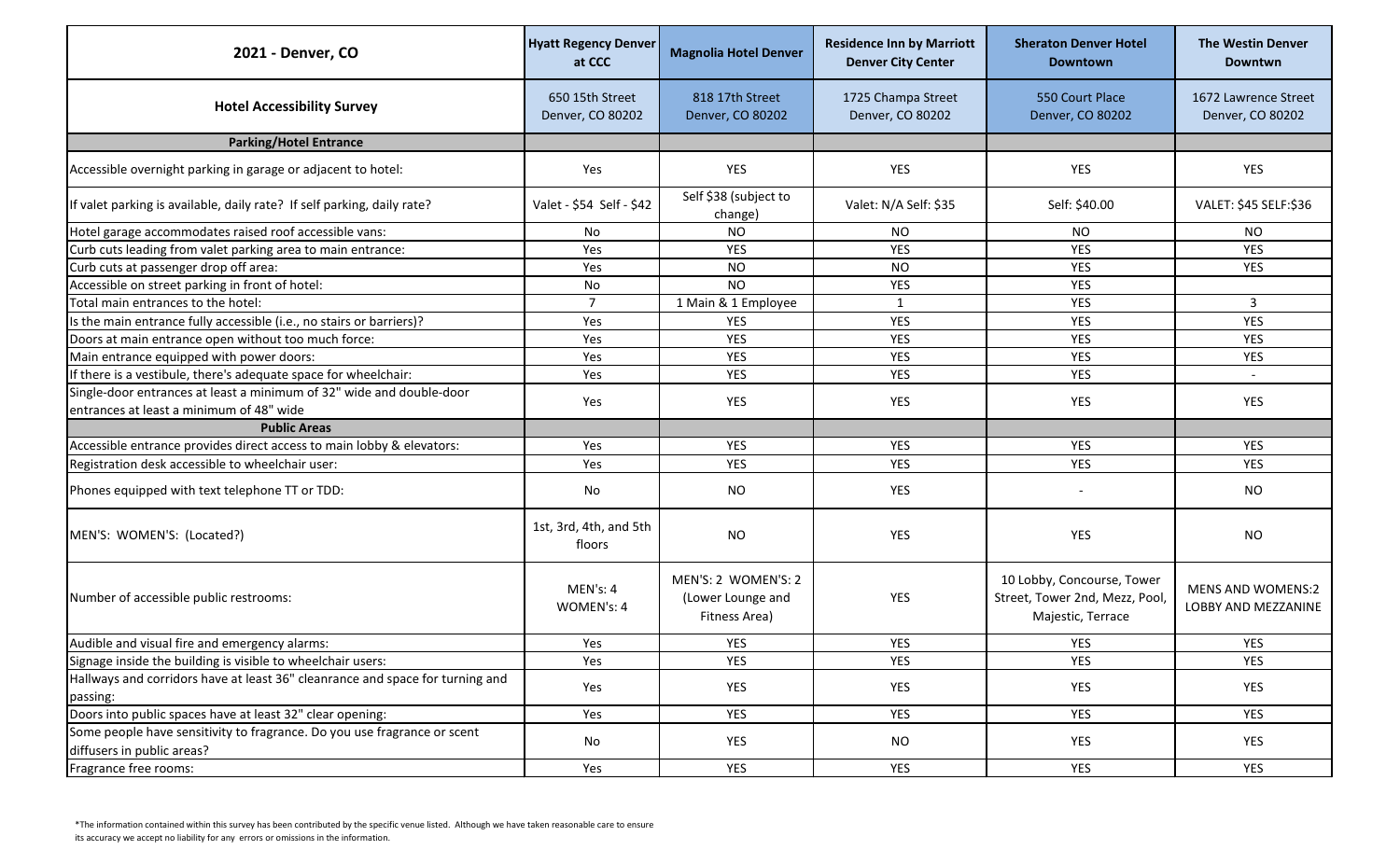| 2021 - Denver, CO                                                                   | <b>Hyatt Regency Denver</b><br>at CCC | <b>Magnolia Hotel Denver</b>        | <b>Residence Inn by Marriott</b><br><b>Denver City Center</b> | <b>Sheraton Denver Hotel</b><br><b>Downtown</b> | <b>The Westin Denver</b><br><b>Downtwn</b> |
|-------------------------------------------------------------------------------------|---------------------------------------|-------------------------------------|---------------------------------------------------------------|-------------------------------------------------|--------------------------------------------|
| <b>Hotel Accessibility Survey</b>                                                   | 650 15th Street<br>Denver, CO 80202   | 818 17th Street<br>Denver, CO 80202 | 1725 Champa Street<br>Denver, CO 80202                        | 550 Court Place<br>Denver, CO 80202             | 1672 Lawrence Street<br>Denver, CO 80202   |
| <b>Meeting Rooms</b>                                                                |                                       |                                     |                                                               |                                                 |                                            |
| Doors have at least 32" clear opening:                                              | Yes                                   | N/A                                 | <b>YES</b>                                                    | <b>YES</b>                                      | <b>YES</b>                                 |
| At least 18" clear wall space on pull side of the door, near handle:                | Yes                                   | N/A                                 | <b>YES</b>                                                    | <b>YES</b>                                      | <b>YES</b>                                 |
| Door handles 48" high or less and operable with a closed fist:                      | Yes                                   | N/A                                 | <b>YES</b>                                                    | <b>YES</b>                                      | <b>YES</b>                                 |
| Is portable assistive listening system available, cost for usage?                   | No                                    | N/A                                 | NO                                                            | YES                                             | YES                                        |
| Total floors with meeting rooms:                                                    | $\overline{2}$                        | N/A                                 | $\overline{2}$                                                | 5                                               | $\overline{2}$                             |
| Meeting rooms or public areas not wheelchair accessible:                            | N/A                                   | N/A                                 |                                                               | <b>YES</b>                                      |                                            |
| Temporary ramps available for use with raised podiums or head tables:               | Yes                                   | N/A                                 | <b>YES</b>                                                    | <b>YES</b>                                      | <b>YES</b>                                 |
| Lighting in all meeting rooms non-glare, non-reflecting, and non-blinking:          | No                                    | N/A                                 | <b>YES</b>                                                    | <b>YES</b>                                      | <b>YES</b>                                 |
| <b>Restaurants</b>                                                                  |                                       |                                     |                                                               |                                                 |                                            |
| Number of food outlets/Restaurants are on property:                                 | 3                                     | 1                                   | 1 MARKET 1 BAR                                                | 2                                               | 1                                          |
| Food outlets/restaurants accessible to people in wheelchairs:                       | Yes                                   | <b>YES</b>                          | <b>YES</b>                                                    | <b>YES</b>                                      | <b>YES</b>                                 |
| Are self-service counters no higher than 34"?                                       | Yes                                   | <b>YES</b>                          | <b>YES</b>                                                    | <b>YES</b>                                      | <b>YES</b>                                 |
| Restaurant staff trained to serve guests with disabilities and dietary constraints: | Yes                                   | YES                                 | <b>YES</b>                                                    | YES                                             | YES                                        |
| <b>Hotel Usability</b>                                                              |                                       |                                     |                                                               |                                                 |                                            |
| Recreation areas/exercise facilities on accessible route of travel:                 | Yes                                   | <b>YES</b>                          | <b>YES</b>                                                    | <b>YES</b>                                      | <b>YES</b>                                 |
| Accessible hotel business center:                                                   | Yes                                   | <b>YES</b>                          | <b>YES</b>                                                    | <b>YES</b>                                      | <b>YES</b>                                 |
| Accessible pool area:                                                               | Yes                                   | N/A                                 | N/A                                                           | YES                                             | <b>YES</b>                                 |
| Pool equipped with a lift:                                                          | Yes                                   | N/A                                 | N/A                                                           | <b>YES</b>                                      | <b>YES</b>                                 |
| Changing rooms on accessible route of travel:                                       | Yes                                   | <b>YES</b>                          | N/A                                                           | N/A                                             | <b>YES</b>                                 |
| Accessible lockers in both men's and women's changing rooms:                        | Yes                                   | <b>YES</b>                          | N/A                                                           | N/A                                             | <b>YES</b>                                 |
| Changing rooms have accessible roll-in shower with hand held shower:                | Yes                                   | <b>YES</b>                          | N/A                                                           | N/A                                             | <b>YES</b>                                 |
| There is a folding seat for the roll in showers:                                    | <b>No</b>                             | <b>YES</b>                          | <b>YES</b>                                                    | N/A                                             | <b>YES</b>                                 |
| <b>Elevators</b>                                                                    |                                       |                                     |                                                               |                                                 |                                            |
| Visible and audible door opening/closing and floor indicators:                      | Yes                                   | YES                                 | <b>YES</b>                                                    | YES                                             | <b>YES</b>                                 |
| Raised or Braille lettering for elevator constrols and call button:                 | Yes                                   | <b>YES</b>                          | <b>YES</b>                                                    | YES                                             | YES                                        |
| Accessible controls with raised or Braille lettering; at or below 48":              | Yes                                   | <b>YES</b>                          | <b>YES</b>                                                    | <b>YES</b>                                      | <b>YES</b>                                 |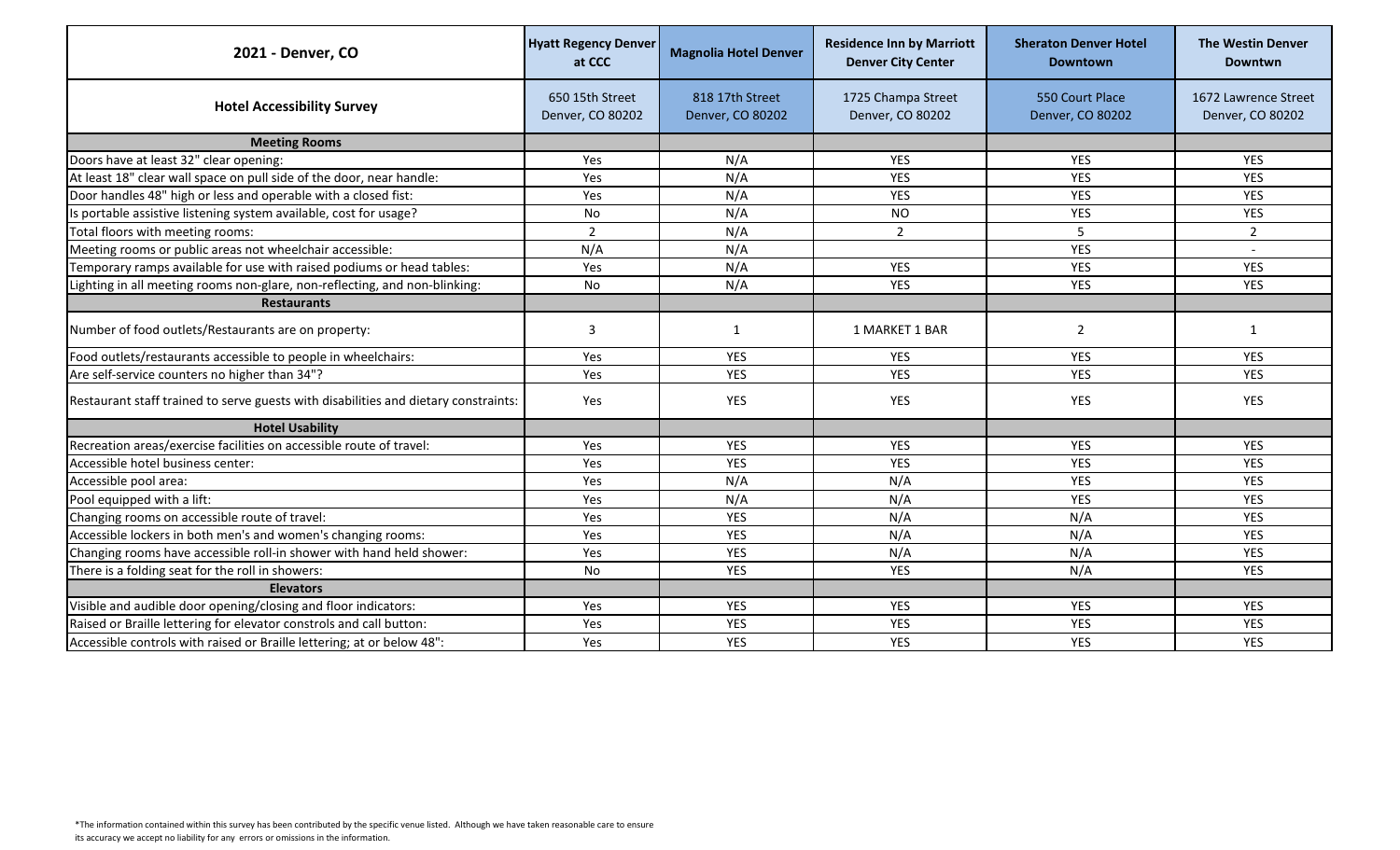| 2021 - Denver, CO                                                         | <b>Hyatt Regency Denver</b><br>at CCC | <b>Magnolia Hotel Denver</b>                       | <b>Residence Inn by Marriott</b><br><b>Denver City Center</b> | <b>Sheraton Denver Hotel</b><br><b>Downtown</b> | <b>The Westin Denver</b><br><b>Downtwn</b> |
|---------------------------------------------------------------------------|---------------------------------------|----------------------------------------------------|---------------------------------------------------------------|-------------------------------------------------|--------------------------------------------|
| <b>Hotel Accessibility Survey</b>                                         | 650 15th Street<br>Denver, CO 80202   | 818 17th Street<br>Denver, CO 80202                | 1725 Champa Street<br>Denver, CO 80202                        | 550 Court Place<br>Denver, CO 80202             | 1672 Lawrence Street<br>Denver, CO 80202   |
| <b>Accessible Guest Rooms</b>                                             |                                       |                                                    |                                                               |                                                 |                                            |
| Total guest rooms on property:                                            | 1100                                  | 297                                                | 229                                                           |                                                 | 430                                        |
| Total wheelchair accessible rooms:                                        | 30                                    | 8 (3 with Roll in Shower<br>and 5 w Accesible Tub) | 21                                                            | 35                                              | 16                                         |
| Accessible rooms with roll in showers:                                    | 12                                    | 3                                                  | 3                                                             | 35                                              | 4                                          |
| Adequate space for roll-away beds:                                        | Yes                                   | <b>NO</b>                                          | NO HAS SLEEPER SOFA                                           | YES                                             | YES                                        |
| All bed options available for accessible rooms:                           | Yes                                   | YES                                                | NO, QUEEN                                                     | Yes                                             | <b>YES</b>                                 |
| Doors have "Lever" hardware:                                              | Yes                                   | YES                                                | <b>YES</b>                                                    | <b>YES</b>                                      | YES                                        |
| Accessible rooms have at least 32" clear opening:                         | Yes                                   | YES                                                | <b>YES</b>                                                    | <b>YES</b>                                      | YES                                        |
| Door locks & keys are easily operable by one hand:                        | Yes                                   | <b>YES</b>                                         | <b>YES</b>                                                    | <b>YES</b>                                      | <b>YES</b>                                 |
| Security lock is easily operable and located within 48" of floor:         | Yes                                   | <b>YES</b>                                         | <b>YES</b>                                                    | <b>YES</b>                                      | <b>YES</b>                                 |
| Closet rods are within range of reach:                                    | Yes                                   | <b>YES</b>                                         | <b>YES</b>                                                    | <b>YES</b>                                      | <b>YES</b>                                 |
| Drapery controls easily operable:                                         | Yes                                   | YES                                                | <b>YES</b>                                                    | <b>YES</b>                                      | <b>YES</b>                                 |
| Will hotel provide refrigerator if requested by guest?                    | Yes                                   | <b>YES</b>                                         | <b>YES</b>                                                    | YES                                             | YES                                        |
| Accessible light and temperature controls:                                | Yes                                   | YES                                                | <b>YES</b>                                                    | YES                                             | YES                                        |
| Peepholes usable by people in wheelchairs or scooters:                    | Yes                                   | <b>YES</b>                                         | <b>YES</b>                                                    | YES                                             | YES                                        |
| Irons and ironing boards located/mounted at lower heights:                | Yes                                   | <b>YES</b>                                         | <b>YES</b>                                                    | <b>YES</b>                                      | <b>YES</b>                                 |
| Lowest floor with accessible rooms:                                       | 5th                                   | 2nd Floor                                          | 8                                                             | $\overline{2}$                                  | 4                                          |
| <b>Bathrooms in Wheelchair Accessible Guest Rooms</b>                     |                                       |                                                    |                                                               |                                                 |                                            |
| Does the bathroom door open outward?                                      | Yes                                   | YES                                                | <b>YES</b>                                                    | YES                                             | <b>NO</b>                                  |
| Doors at least 32" wide with at least 18" cleanrance on the pull side:    | Yes                                   | YES                                                | <b>YES</b>                                                    | <b>YES</b>                                      | <b>YES</b>                                 |
| Doors have "lever" hardware:                                              | Yes                                   | YES                                                | <b>YES</b>                                                    | YES                                             | YES                                        |
| Threshold of the door is less than 1/2" high:                             | Yes                                   | YES                                                | <b>YES</b>                                                    | YES                                             | <b>NO</b>                                  |
| Grab bars behind and on side wall Near the toilet:                        | Yes                                   | <b>YES</b>                                         | <b>YES</b>                                                    | <b>YES</b>                                      | <b>YES</b>                                 |
| Toilet seat is 17" - 19" high:                                            | Yes                                   | <b>YES</b>                                         | <b>YES</b>                                                    | <b>YES</b>                                      | <b>YES</b>                                 |
| Built in transfer seat provided at the tub:                               | No                                    | YES                                                | <b>YES</b>                                                    | SOME TUBS SOME ROLL IN<br>SHOWERS               | YES                                        |
| Portable tub seat available:                                              | Yes                                   | YES                                                | YES                                                           | <b>YES</b>                                      | <b>NO</b>                                  |
| Grab bars provided on sidewall of the tub:                                | Yes                                   | YES                                                | YES                                                           | YES                                             | <b>YES</b>                                 |
| Sink has 29" cleanrance below front apron; sink rim no higher than 34":   | Yes                                   | YES                                                | YES                                                           | YES                                             | <b>YES</b>                                 |
| Sink & shower faucets operable with a closed fist:                        | Yes                                   | <b>YES</b>                                         | <b>YES</b>                                                    | YES                                             | $\sim$                                     |
| Soap and other dispensers are accessible and usable with one closed fist: | Yes                                   | NO-They can supply<br>individual bottles           | YES                                                           | YES                                             | YES                                        |
| Roll-showers are at least 36" x 60" :                                     | Yes                                   | YES                                                | YES                                                           | YES                                             | N/A                                        |
| Roll in shower with a folding seat:                                       | Yes                                   | YES                                                | <b>YES</b>                                                    | YES                                             | <b>YES</b>                                 |